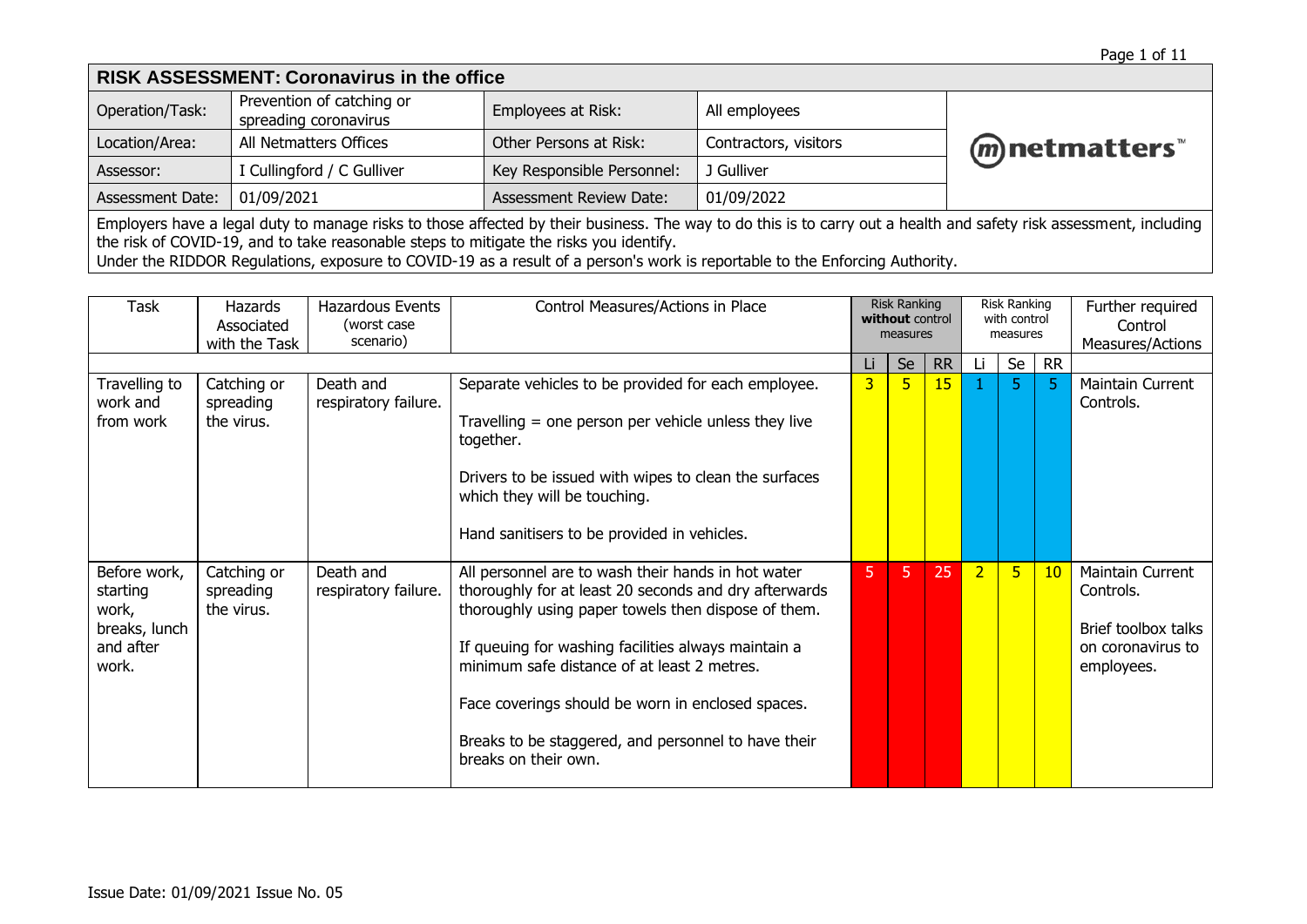| <b>RISK ASSESSMENT: Coronavirus in the office</b>                                                                                                                                                                                                                                                                                                                                           |                                                    |                                |                       |                 |  |  |  |  |  |
|---------------------------------------------------------------------------------------------------------------------------------------------------------------------------------------------------------------------------------------------------------------------------------------------------------------------------------------------------------------------------------------------|----------------------------------------------------|--------------------------------|-----------------------|-----------------|--|--|--|--|--|
| Operation/Task:                                                                                                                                                                                                                                                                                                                                                                             | Prevention of catching or<br>spreading coronavirus | Employees at Risk:             | All employees         |                 |  |  |  |  |  |
| Location/Area:                                                                                                                                                                                                                                                                                                                                                                              | All Netmatters Offices                             | Other Persons at Risk:         | Contractors, visitors | (m) netmatters" |  |  |  |  |  |
| Assessor:                                                                                                                                                                                                                                                                                                                                                                                   | I Cullingford / C Gulliver                         | Key Responsible Personnel:     | J Gulliver            |                 |  |  |  |  |  |
| Assessment Date:                                                                                                                                                                                                                                                                                                                                                                            | 01/09/2021                                         | <b>Assessment Review Date:</b> | 01/09/2022            |                 |  |  |  |  |  |
| Employers have a legal duty to manage risks to those affected by their business. The way to do this is to carry out a health and safety risk assessment, including<br>the risk of COVID-19, and to take reasonable steps to mitigate the risks you identify.<br>Under the RIDDOR Regulations, exposure to COVID-19 as a result of a person's work is reportable to the Enforcing Authority. |                                                    |                                |                       |                 |  |  |  |  |  |

| Working with<br>others. | Catching or<br>spreading<br>the virus. | Death and<br>respiratory failure. | Personnel to maintain a minimum distance between<br>themselves and others of at least 2 metres.                                        | 5. | 25 | 2 | 10 <sup>°</sup> | Maintain Current<br>Controls.                          |
|-------------------------|----------------------------------------|-----------------------------------|----------------------------------------------------------------------------------------------------------------------------------------|----|----|---|-----------------|--------------------------------------------------------|
|                         |                                        |                                   | Move desks to ensure that they are 2 metres apart or<br>erect screens between desks.                                                   |    |    |   |                 | Brief toolbox talks<br>on coronavirus to<br>employees. |
|                         |                                        |                                   | Work back-to-back where possible.                                                                                                      |    |    |   |                 |                                                        |
|                         |                                        |                                   | Ensure that there is a distance of 2m between persons<br>in meetings.                                                                  |    |    |   |                 |                                                        |
|                         |                                        |                                   | Employees to be issued wipes to clean the surfaces<br>which they will be touching including frequent touch<br>points at regular times. |    |    |   |                 |                                                        |
|                         |                                        |                                   | Face coverings to be worn.                                                                                                             |    |    |   |                 |                                                        |
|                         |                                        |                                   | Communication should be by email and telephone<br>where possible or video calls for meetings.                                          |    |    |   |                 |                                                        |
|                         |                                        |                                   | One-way systems, staggered breaks and reduced<br>occupancy in welfare areas and toilets.                                               |    |    |   |                 |                                                        |
|                         |                                        |                                   | Employees to wash their hands before and after using<br>any shared equipment.                                                          |    |    |   |                 |                                                        |
|                         |                                        |                                   | Teams will remain together without members of the<br>team changing during the day.                                                     |    |    |   |                 |                                                        |
|                         |                                        |                                   | Non-essential visitors should not be allowed into the<br>office.                                                                       |    |    |   |                 |                                                        |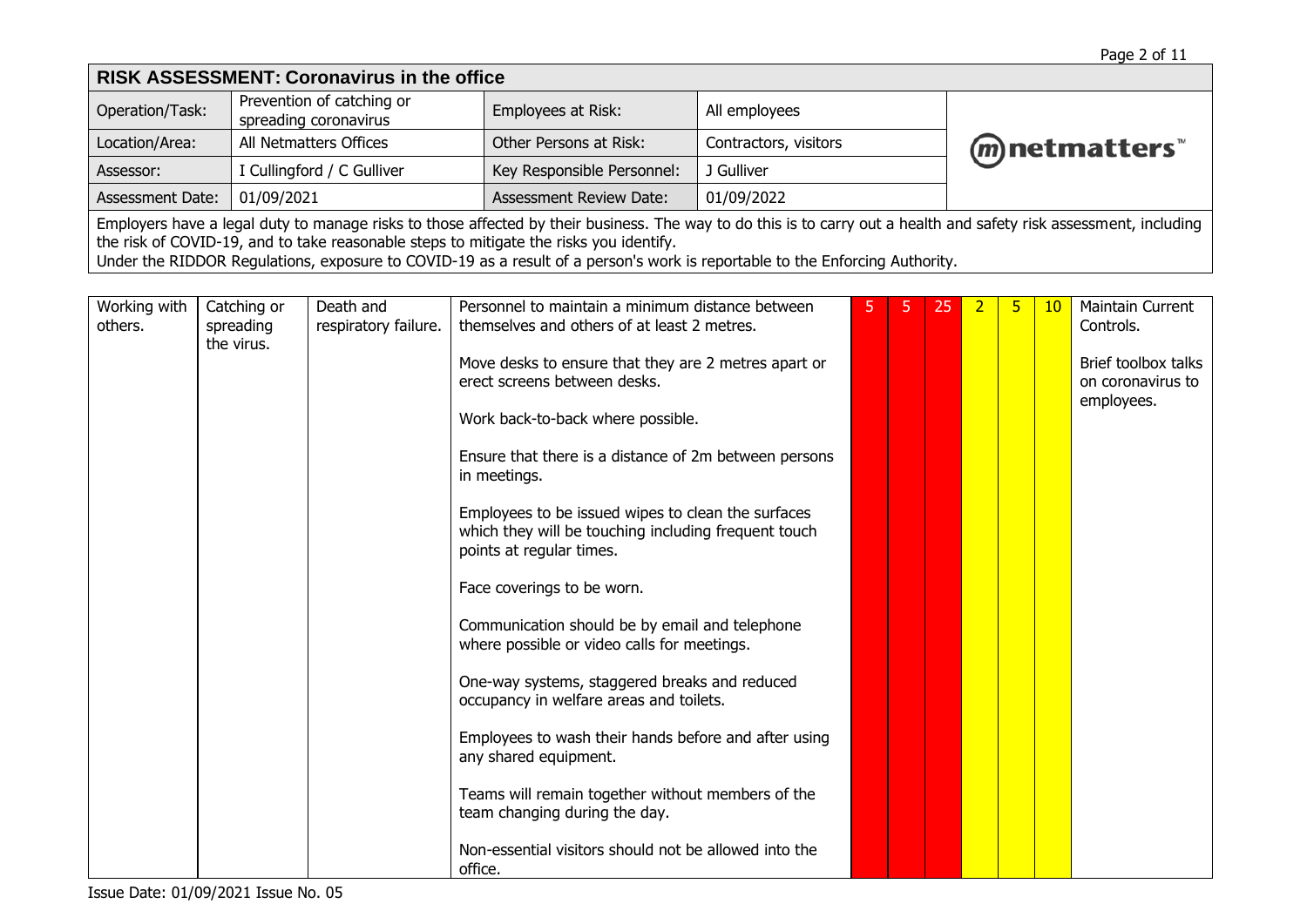| <b>RISK ASSESSMENT: Coronavirus in the office</b>                                                                                                                                                                                                                                                                                                                                           |                                                    |                                |                       |              |  |  |  |  |
|---------------------------------------------------------------------------------------------------------------------------------------------------------------------------------------------------------------------------------------------------------------------------------------------------------------------------------------------------------------------------------------------|----------------------------------------------------|--------------------------------|-----------------------|--------------|--|--|--|--|
| Operation/Task:                                                                                                                                                                                                                                                                                                                                                                             | Prevention of catching or<br>spreading coronavirus | Employees at Risk:             | All employees         |              |  |  |  |  |
| Location/Area:                                                                                                                                                                                                                                                                                                                                                                              | All Netmatters Offices                             | Other Persons at Risk:         | Contractors, visitors | mnetmatters" |  |  |  |  |
| Assessor:                                                                                                                                                                                                                                                                                                                                                                                   | I Cullingford / C Gulliver                         | Key Responsible Personnel:     | J Gulliver            |              |  |  |  |  |
| Assessment Date:                                                                                                                                                                                                                                                                                                                                                                            | 01/09/2021                                         | <b>Assessment Review Date:</b> | 01/09/2022            |              |  |  |  |  |
| Employers have a legal duty to manage risks to those affected by their business. The way to do this is to carry out a health and safety risk assessment, including<br>the risk of COVID-19, and to take reasonable steps to mitigate the risks you identify.<br>Under the RIDDOR Regulations, exposure to COVID-19 as a result of a person's work is reportable to the Enforcing Authority. |                                                    |                                |                       |              |  |  |  |  |

| Working<br>closer than<br>2m with<br>colleagues                                                                                                                                                                                       | Catching or<br>spreading<br>the virus. | Death and<br>respiratory failure. | Face coverings to be worn.                                                                                                                                                                                                                                                                                                                                                                                                                                                                                                                                                                                                                                                                                                                                                                                                                                |   |   | 25 | 3              | 5 | 15 | <b>Maintain Current</b><br>Controls.<br>Brief toolbox talks<br>on coronavirus to<br>employees. |
|---------------------------------------------------------------------------------------------------------------------------------------------------------------------------------------------------------------------------------------|----------------------------------------|-----------------------------------|-----------------------------------------------------------------------------------------------------------------------------------------------------------------------------------------------------------------------------------------------------------------------------------------------------------------------------------------------------------------------------------------------------------------------------------------------------------------------------------------------------------------------------------------------------------------------------------------------------------------------------------------------------------------------------------------------------------------------------------------------------------------------------------------------------------------------------------------------------------|---|---|----|----------------|---|----|------------------------------------------------------------------------------------------------|
| Showing<br>signs of<br>coronavirus<br>(high<br>temperature<br>or a new or<br>continuous<br>cough, loss<br>of sense of<br>taste and<br>smell).<br>Sneezing and<br>coughing<br>from other<br>allergies can<br>also spread<br>the virus. | Catching or<br>spreading<br>the virus. | Death and<br>respiratory failure. | If anyone shows signs of coronavirus, they are to<br>inform their Manager and go into self-isolation for 10<br>days. If any family members have Covid, then you are<br>to go into isolation for 10 days from the day of the<br>symptoms occurring. People fully vaccinated or under<br>18 do not need to self-isolate after close contact with<br>someone who has Covid, but you must still take a PCR<br>test and self-isolate if it's positive, or if you have<br>symptoms.<br>Health screening prior to entering the office:<br>Temperature checks, (over 37.5 C) person not<br>allowed into the workplace.<br>Ask about loss of taste and smell, regular<br>coughing and fever.<br>A yes to any of these - person not allowed into the<br>workplace.<br>See quidance:<br>https://www.nhs.uk/conditions/coronavirus-covid-19<br>www.gov.uk/coronavirus | 5 | 5 | 20 | $\overline{2}$ | 5 | 10 | Maintain Current<br>Controls.<br>Brief toolbox talks<br>on coronavirus to<br>employees.        |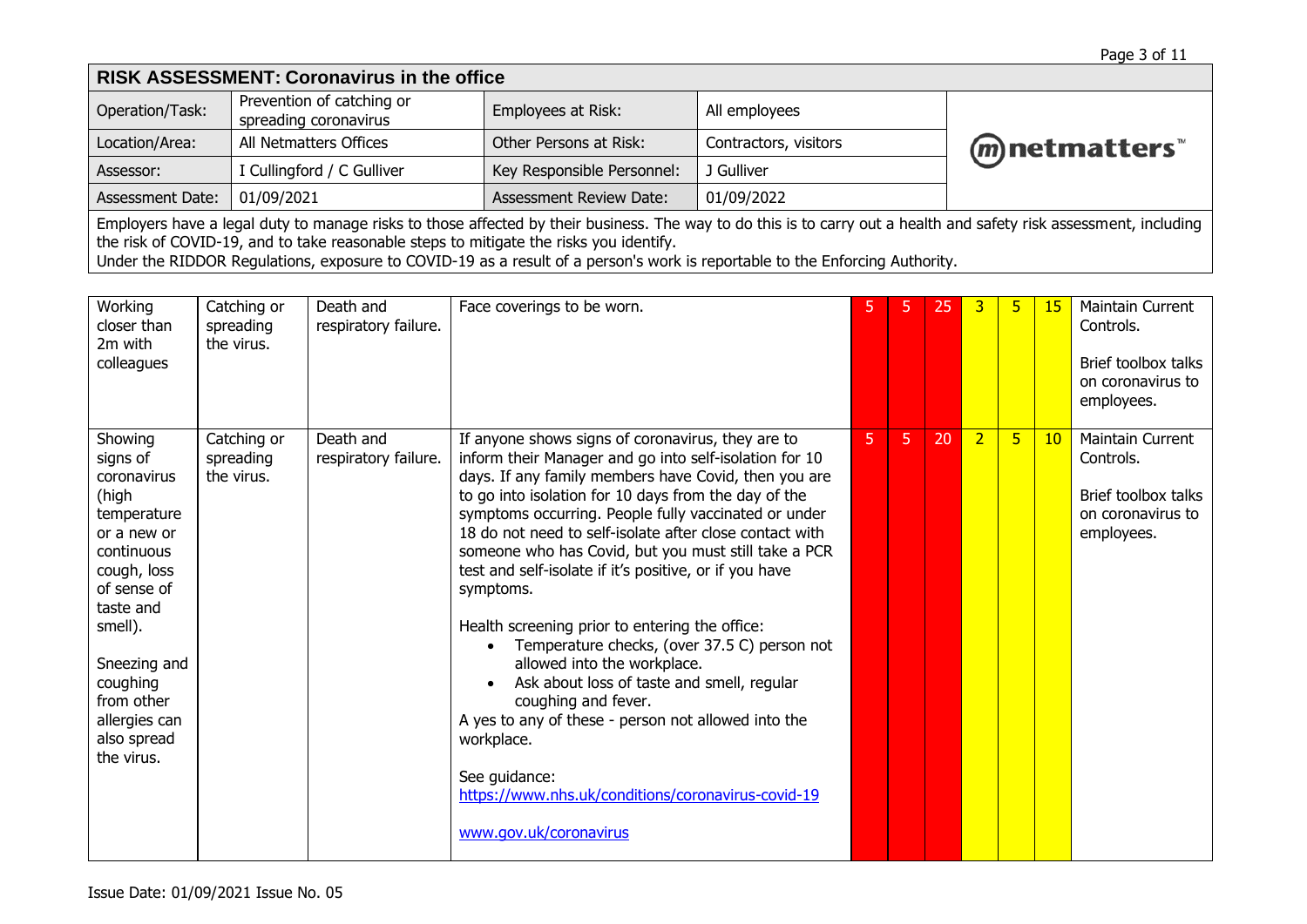| <b>RISK ASSESSMENT: Coronavirus in the office</b>                                                                                                                                                                                                                                                                                                                                           |                                                    |                                |                       |                 |  |  |  |  |
|---------------------------------------------------------------------------------------------------------------------------------------------------------------------------------------------------------------------------------------------------------------------------------------------------------------------------------------------------------------------------------------------|----------------------------------------------------|--------------------------------|-----------------------|-----------------|--|--|--|--|
| Operation/Task:                                                                                                                                                                                                                                                                                                                                                                             | Prevention of catching or<br>spreading coronavirus | Employees at Risk:             | All employees         |                 |  |  |  |  |
| Location/Area:                                                                                                                                                                                                                                                                                                                                                                              | All Netmatters Offices                             | Other Persons at Risk:         | Contractors, visitors | (m) netmatters™ |  |  |  |  |
| Assessor:                                                                                                                                                                                                                                                                                                                                                                                   | I Cullingford / C Gulliver                         | Key Responsible Personnel:     | J Gulliver            |                 |  |  |  |  |
| <b>Assessment Date:</b>                                                                                                                                                                                                                                                                                                                                                                     | 01/09/2021                                         | <b>Assessment Review Date:</b> | 01/09/2022            |                 |  |  |  |  |
| Employers have a legal duty to manage risks to those affected by their business. The way to do this is to carry out a health and safety risk assessment, including<br>the risk of COVID-19, and to take reasonable steps to mitigate the risks you identify.<br>Under the RIDDOR Regulations, exposure to COVID-19 as a result of a person's work is reportable to the Enforcing Authority. |                                                    |                                |                       |                 |  |  |  |  |

| -<br>Signature of<br>Signature of<br>$\sqrt{2}$<br><br>$\epsilon$<br>imilwer<br>Unlimajord<br><br>Assessor:<br>Responsible<br>Person:<br>rcs. | $\overline{\phantom{a}}$<br>milliver | Review<br>Date: | 01/09/2022 |
|-----------------------------------------------------------------------------------------------------------------------------------------------|--------------------------------------|-----------------|------------|
|-----------------------------------------------------------------------------------------------------------------------------------------------|--------------------------------------|-----------------|------------|

**Health Safety & Welfare & Environmental Legislation:** Health & Safety at Work Etc Act 1974 Management of Health & Safety at Works Regulations 1999

Reporting of Injuries, Diseases and Dangerous Occurrences Regulations 2013 Personal Protective Equipment at Works Regulations 2002 Provision & Use of Work Equipment Regulations 1998

| <b>Action Plan</b>                                                             |  |  |  |  |  |  |  |
|--------------------------------------------------------------------------------|--|--|--|--|--|--|--|
| Task and Action number:<br>Person responsible to complete action:              |  |  |  |  |  |  |  |
| Maintain Current Controls and brief toolbox talks on coronavirus to employees. |  |  |  |  |  |  |  |

| <b>Completed Actions Register</b> |               |                 |                             |                               |               |                 |                             |  |  |
|-----------------------------------|---------------|-----------------|-----------------------------|-------------------------------|---------------|-----------------|-----------------------------|--|--|
| <b>Action Plan</b><br>Number:     | Date Started: | Date Completed: | Responsible<br>Person sign: | <b>Action Plan</b><br>Number: | Date Started: | Date Completed: | Responsible<br>Person sign: |  |  |
| . .                               |               |                 |                             |                               |               |                 |                             |  |  |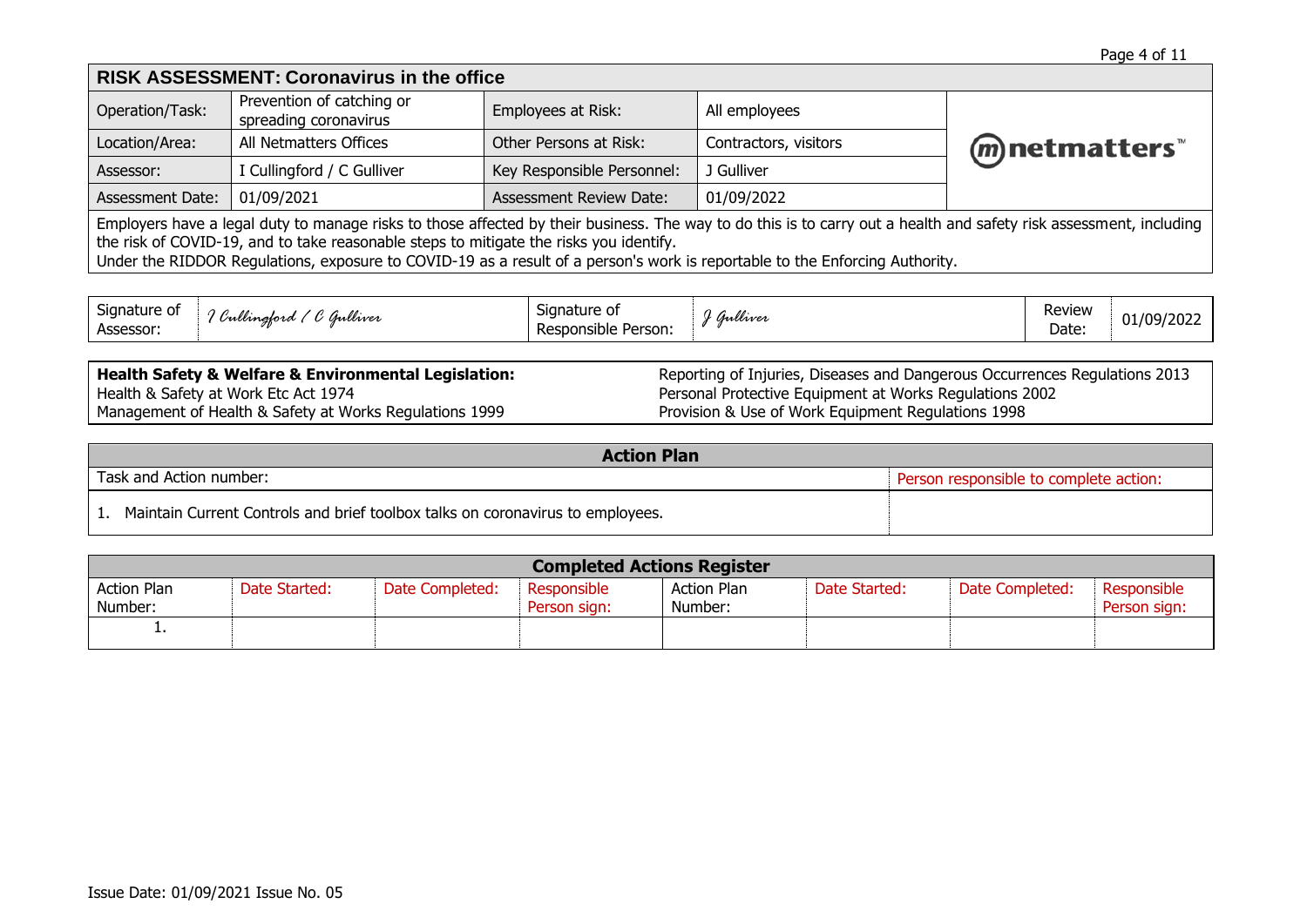| <b>RISK ASSESSMENT: Coronavirus in the office</b>                                                                                                                                                                                                                                                                                                                                           |                                                    |                                |                       |                 |  |  |  |  |  |
|---------------------------------------------------------------------------------------------------------------------------------------------------------------------------------------------------------------------------------------------------------------------------------------------------------------------------------------------------------------------------------------------|----------------------------------------------------|--------------------------------|-----------------------|-----------------|--|--|--|--|--|
| Operation/Task:                                                                                                                                                                                                                                                                                                                                                                             | Prevention of catching or<br>spreading coronavirus | Employees at Risk:             | All employees         |                 |  |  |  |  |  |
| Location/Area:                                                                                                                                                                                                                                                                                                                                                                              | All Netmatters Offices                             | Other Persons at Risk:         | Contractors, visitors | (m) netmatters" |  |  |  |  |  |
| Assessor:                                                                                                                                                                                                                                                                                                                                                                                   | I Cullingford / C Gulliver                         | Key Responsible Personnel:     | J Gulliver            |                 |  |  |  |  |  |
| Assessment Date:                                                                                                                                                                                                                                                                                                                                                                            | 01/09/2021                                         | <b>Assessment Review Date:</b> | 01/09/2022            |                 |  |  |  |  |  |
| Employers have a legal duty to manage risks to those affected by their business. The way to do this is to carry out a health and safety risk assessment, including<br>the risk of COVID-19, and to take reasonable steps to mitigate the risks you identify.<br>Under the RIDDOR Regulations, exposure to COVID-19 as a result of a person's work is reportable to the Enforcing Authority. |                                                    |                                |                       |                 |  |  |  |  |  |

| <b>Consultation with Employees</b>                                                                                                        |           |  |  |  |  |  |  |
|-------------------------------------------------------------------------------------------------------------------------------------------|-----------|--|--|--|--|--|--|
| Name (print)                                                                                                                              | Signature |  |  |  |  |  |  |
|                                                                                                                                           |           |  |  |  |  |  |  |
|                                                                                                                                           |           |  |  |  |  |  |  |
|                                                                                                                                           |           |  |  |  |  |  |  |
|                                                                                                                                           |           |  |  |  |  |  |  |
|                                                                                                                                           |           |  |  |  |  |  |  |
|                                                                                                                                           |           |  |  |  |  |  |  |
|                                                                                                                                           |           |  |  |  |  |  |  |
|                                                                                                                                           |           |  |  |  |  |  |  |
|                                                                                                                                           |           |  |  |  |  |  |  |
|                                                                                                                                           |           |  |  |  |  |  |  |
|                                                                                                                                           |           |  |  |  |  |  |  |
|                                                                                                                                           |           |  |  |  |  |  |  |
|                                                                                                                                           |           |  |  |  |  |  |  |
|                                                                                                                                           |           |  |  |  |  |  |  |
| Comments: This risk assessment must be read in conjunction with its accompanying toolbox talk                                             |           |  |  |  |  |  |  |
|                                                                                                                                           |           |  |  |  |  |  |  |
| https://assets.publishing.service.gov.uk/media/5eb97e7686650c278d4496ea/working-safely-during-covid-19-offices-contact-centres-110520.pdf |           |  |  |  |  |  |  |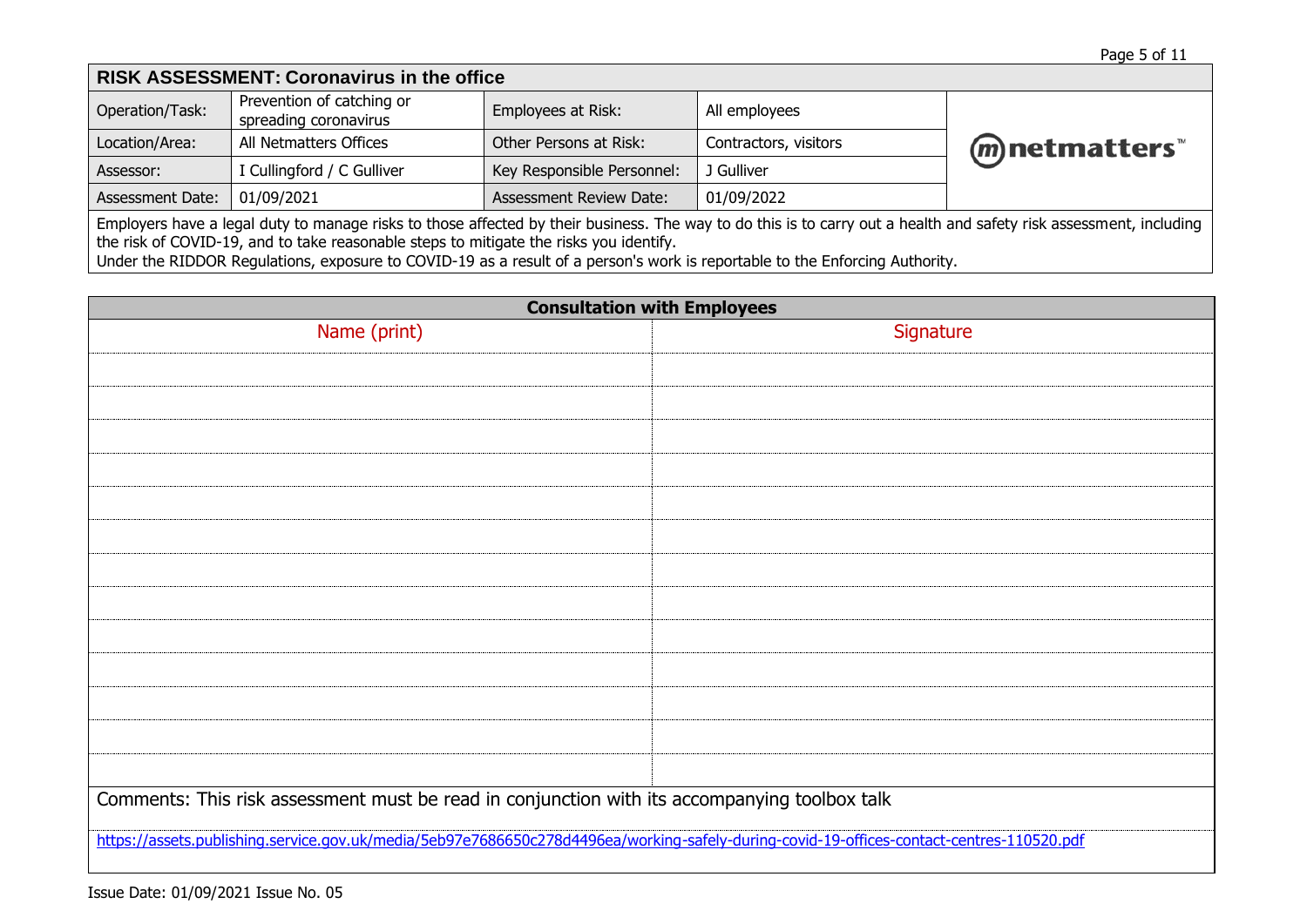| <b>RISK ASSESSMENT: Coronavirus in the office</b>                                                                                                                                                                                                                                                                                                                                           |                                                    |                                |                       |                |  |
|---------------------------------------------------------------------------------------------------------------------------------------------------------------------------------------------------------------------------------------------------------------------------------------------------------------------------------------------------------------------------------------------|----------------------------------------------------|--------------------------------|-----------------------|----------------|--|
| Operation/Task:                                                                                                                                                                                                                                                                                                                                                                             | Prevention of catching or<br>spreading coronavirus | Employees at Risk:             | All employees         |                |  |
| Location/Area:                                                                                                                                                                                                                                                                                                                                                                              | All Netmatters Offices                             | Other Persons at Risk:         | Contractors, visitors | (m) netmatters |  |
| Assessor:                                                                                                                                                                                                                                                                                                                                                                                   | I Cullingford / C Gulliver                         | Key Responsible Personnel:     | J Gulliver            |                |  |
| Assessment Date:                                                                                                                                                                                                                                                                                                                                                                            | 01/09/2021                                         | <b>Assessment Review Date:</b> | 01/09/2022            |                |  |
| Employers have a legal duty to manage risks to those affected by their business. The way to do this is to carry out a health and safety risk assessment, including<br>the risk of COVID-19, and to take reasonable steps to mitigate the risks you identify.<br>Under the RIDDOR Regulations, exposure to COVID-19 as a result of a person's work is reportable to the Enforcing Authority. |                                                    |                                |                       |                |  |

| <b>Priority of Actions determined by Risk Ranking</b>                                                                                                                                              |              |                |                 |                 |                 |                 |                 |                                                                                                  |
|----------------------------------------------------------------------------------------------------------------------------------------------------------------------------------------------------|--------------|----------------|-----------------|-----------------|-----------------|-----------------|-----------------|--------------------------------------------------------------------------------------------------|
|                                                                                                                                                                                                    |              |                | Likelihood      |                 |                 |                 | <b>Priority</b> | <b>Action</b>                                                                                    |
|                                                                                                                                                                                                    |              |                |                 |                 | 4               | 5               |                 |                                                                                                  |
|                                                                                                                                                                                                    |              |                |                 | 3.              |                 | 5.              | 1. RED          | 17 to 25 - Unacceptable risks – Stop activity immediately and improve at once!                   |
| Severity                                                                                                                                                                                           |              | 2 <sup>1</sup> | ъ.              | 6               | 8               | 10 <sub>1</sub> | 2. AMBER        | 10 to 16 - Acceptable short-term risk - Look to improve within a short term specified timeframe. |
|                                                                                                                                                                                                    | $\mathbf{C}$ | 3.             | 6.              | 9.              | 12 <sub>2</sub> | 15 <sup>2</sup> | 3. BLUE         | 5 to 9 - Adequately controlled risk – Look to improve at next review.                            |
|                                                                                                                                                                                                    | 4            | 4              | 8               | 12 <sup>1</sup> | 16 <sup>°</sup> | 20              | 4. GREEN        | 1 to 4 - Residual risks – No further actions required but ensure controls are maintained.        |
|                                                                                                                                                                                                    | 5.           |                | 10 <sup>°</sup> | 15              | 20              | 25              |                 | (Grid taken from IOSH, "Managing Safely".)                                                       |
| Key.                                                                                                                                                                                               |              |                |                 |                 |                 |                 |                 |                                                                                                  |
| <b>Li</b> = likelihood of risk. <b>Se</b> = Severity. <b>RR</b> = Risk ranking. The risk ranking is the likelihood multiplied by the severity (Li x Se = RR).                                      |              |                |                 |                 |                 |                 |                 |                                                                                                  |
| <b>Likelihood</b> – 1 = unlikely. 2 = may happen. 3 = likely. $4$ = very likely. 5 = certain or imminent.                                                                                          |              |                |                 |                 |                 |                 |                 |                                                                                                  |
| Severity $-1$ = delay only. $2$ = minor injury, minor damage. $3$ = lost time injury, illness, damage. $4$ = major injury, disabling illness, major damage. $5$ = single death, multiple<br>death. |              |                |                 |                 |                 |                 |                 |                                                                                                  |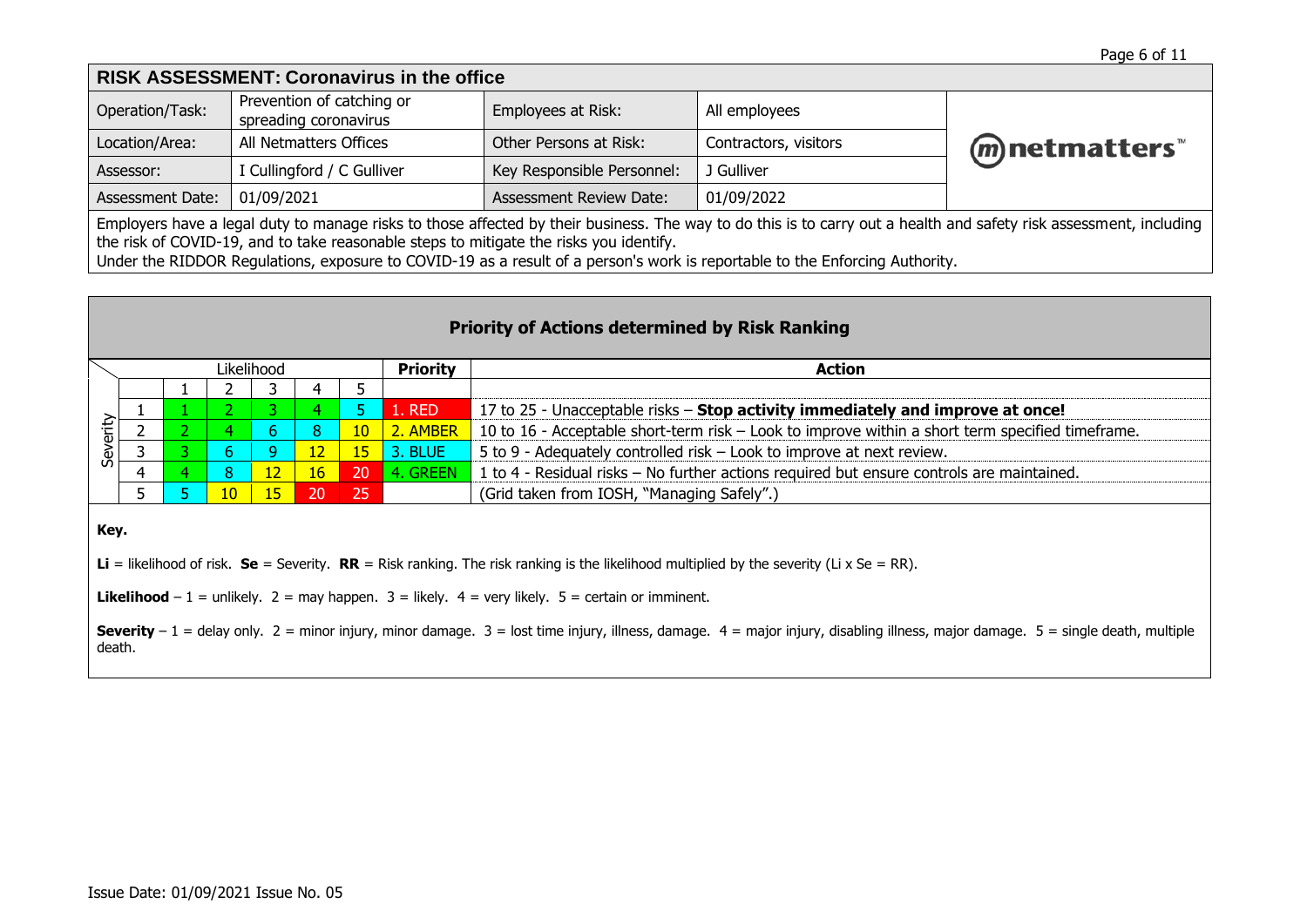| <b>RISK ASSESSMENT: Coronavirus in the office</b>                                                                                                                  |                                                    |                                |                       |                          |  |
|--------------------------------------------------------------------------------------------------------------------------------------------------------------------|----------------------------------------------------|--------------------------------|-----------------------|--------------------------|--|
| Operation/Task:                                                                                                                                                    | Prevention of catching or<br>spreading coronavirus | Employees at Risk:             | All employees         |                          |  |
| Location/Area:                                                                                                                                                     | All Netmatters Offices                             | Other Persons at Risk:         | Contractors, visitors | ( <i>m</i> ) netmatters" |  |
| Assessor:                                                                                                                                                          | I Cullingford / C Gulliver                         | Key Responsible Personnel:     | J Gulliver            |                          |  |
| Assessment Date:                                                                                                                                                   | 01/09/2021                                         | <b>Assessment Review Date:</b> | 01/09/2022            |                          |  |
| Employers have a legal duty to manage risks to those affected by their business. The way to do this is to carry out a health and safety risk assessment, including |                                                    |                                |                       |                          |  |

duty to manage risks to those affected by their business. The way to do this is to carry out a health and safety risk assessn the risk of COVID-19, and to take reasonable steps to mitigate the risks you identify.

Under the RIDDOR Regulations, exposure to COVID-19 as a result of a person's work is reportable to the Enforcing Authority.

# **Toolbox Talk**

#### **Prevention of the Spread of Coronavirus**

COVID-19 is a highly contagious disease that can have severe effects on people, especially those who are vulnerable. The virus is likely to pass from person to person in communal areas and where it is not possible to maintain safe distances between persons even if you are fully vaccinated. If a person is infected while working, it can be passed on through families and other contacts. You can spread the virus even if you don't have symptoms. The measures necessary to minimise the risk of spread of infection rely on everyone taking responsibility for their actions and behaviours.

#### • **To keep workers safe, you should:**

- o Minimise the number of people on site.
- o Make sure employees can [spot symptoms.](https://www.nhs.uk/conditions/coronavirus-covid-19/check-if-you-have-coronavirus-symptoms/)
- o Tell workers with symptoms to [quarantine immediately](https://www.nhs.uk/conditions/coronavirus-covid-19/what-to-do-if-you-or-someone-you-live-with-has-coronavirus-symptoms/staying-at-home-if-you-or-someone-you-live-with-has-coronavirus-symptoms/) (10 days and get a test immediately).
- o Explain the procedure and provide training where necessary.
- o Consider the protected characteristics of your workers when making decisions, and to prevent discrimination.

# **Getting to work**

- Wherever possible travel to work alone using your own transport.
- If you need to use public transport, face coverings are advised to be worn.
- Wash your hands before and after using any form of transport.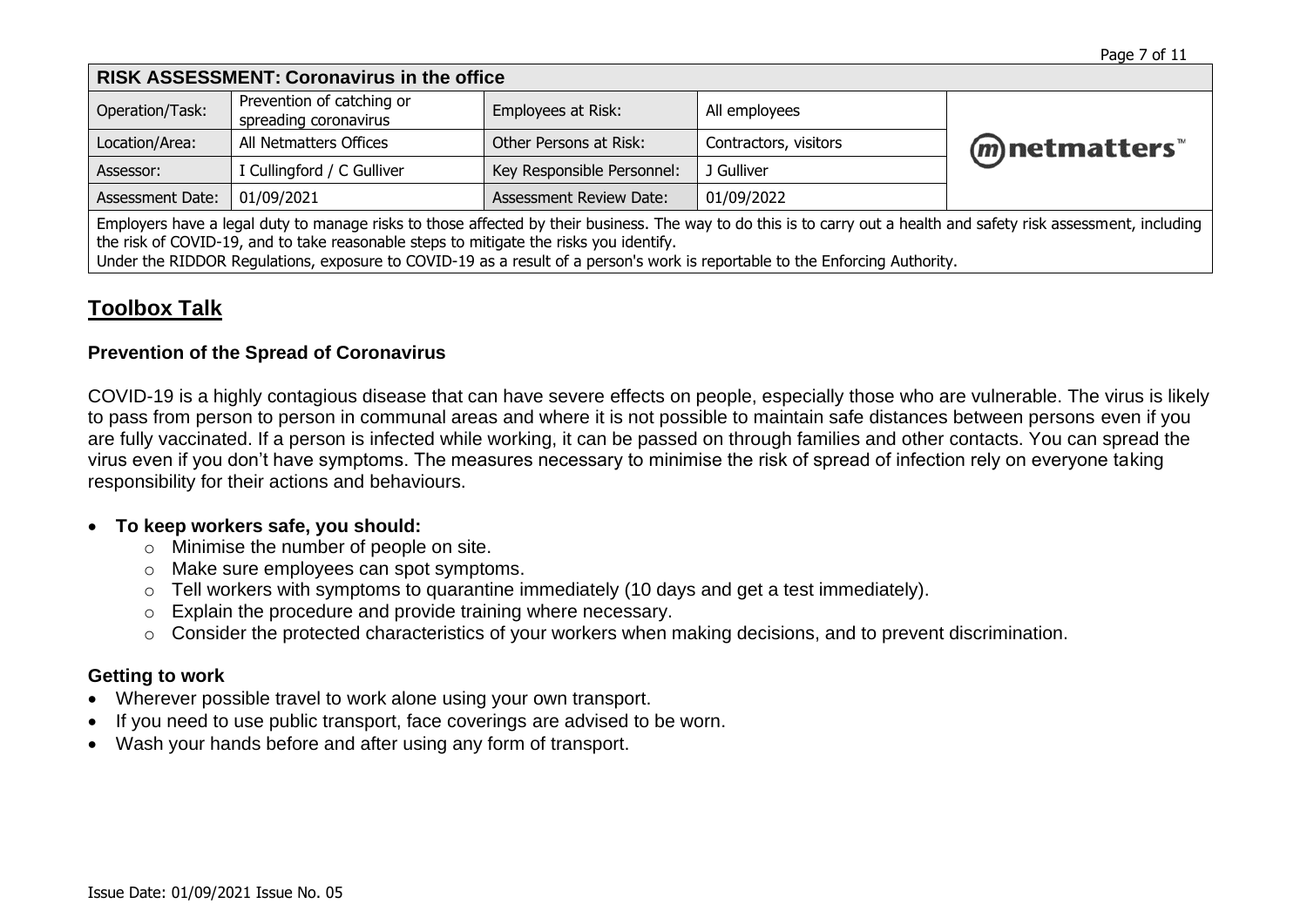| <b>RISK ASSESSMENT: Coronavirus in the office</b>                                                                                                                                                                                                            |                                                    |                                |                       |             |  |
|--------------------------------------------------------------------------------------------------------------------------------------------------------------------------------------------------------------------------------------------------------------|----------------------------------------------------|--------------------------------|-----------------------|-------------|--|
| Operation/Task:                                                                                                                                                                                                                                              | Prevention of catching or<br>spreading coronavirus | Employees at Risk:             | All employees         |             |  |
| Location/Area:                                                                                                                                                                                                                                               | All Netmatters Offices                             | Other Persons at Risk:         | Contractors, visitors | mnetmatters |  |
| Assessor:                                                                                                                                                                                                                                                    | I Cullingford / C Gulliver                         | Key Responsible Personnel:     | J Gulliver            |             |  |
| Assessment Date:                                                                                                                                                                                                                                             | 01/09/2021                                         | <b>Assessment Review Date:</b> | 01/09/2022            |             |  |
| Employers have a legal duty to manage risks to those affected by their business. The way to do this is to carry out a health and safety risk assessment, including<br>the risk of COVID-19, and to take reasonable steps to mitigate the risks you identify. |                                                    |                                |                       |             |  |

Under the RIDDOR Regulations, exposure to COVID-19 as a result of a person's work is reportable to the Enforcing Authority.

#### **How to reduce infection spreading at work**

There are things you can do to help reduce the risk of you and anyone you live with getting ill with coronavirus:

- Wash your hands (do this for at least 20 seconds. Use hand sanitiser gel if soap and water are not available):
	- o When you arrive at work
	- o Regularly throughout the day (especially if you sneeze or cough).
	- o Before and after
		- Eating or handling food.
		- Using any shared equipment or tools.
		- Using toilet facilities.
	- o When you leave work.
	- o Wash your hands as soon as you get back home
- Cover your mouth and nose with a tissue or your sleeve (not your hands) when you cough or sneeze.
- Put used tissues in the bin immediately and wash your hands afterwards.
- Do not touch your eyes, nose or mouth if your hands are not clean.
- In order to minimise risk of spreading coronavirus, you should limit the close contact you have with those you do not usually live with.
- Social distancing guidelines also apply during breaks.
- Do not share items such as cups or refillable drinking bottles.
- Use disposable crockery, eating utensils, cups, etc. where possible.
- All rubbish should be disposed of in the bins provided.
- Have breaks or rest periods on your own.
- If any meetings or briefings are scheduled through your working day and cannot be over the phone or by email, try to have them outside and again put a distance of at least 2 metres between yourself and others.
- If you need to use any facilities provided, again put a distance of at least 2 metres between yourself and others this includes queuing.
- Use desk screens, side to side or back to back working
- If you share the use of equipment, computers, mobile plant, vehicles etc use wipes to clean the surfaces if that is not available use gloves.

Issue Date: 01/09/2021 Issue No. 05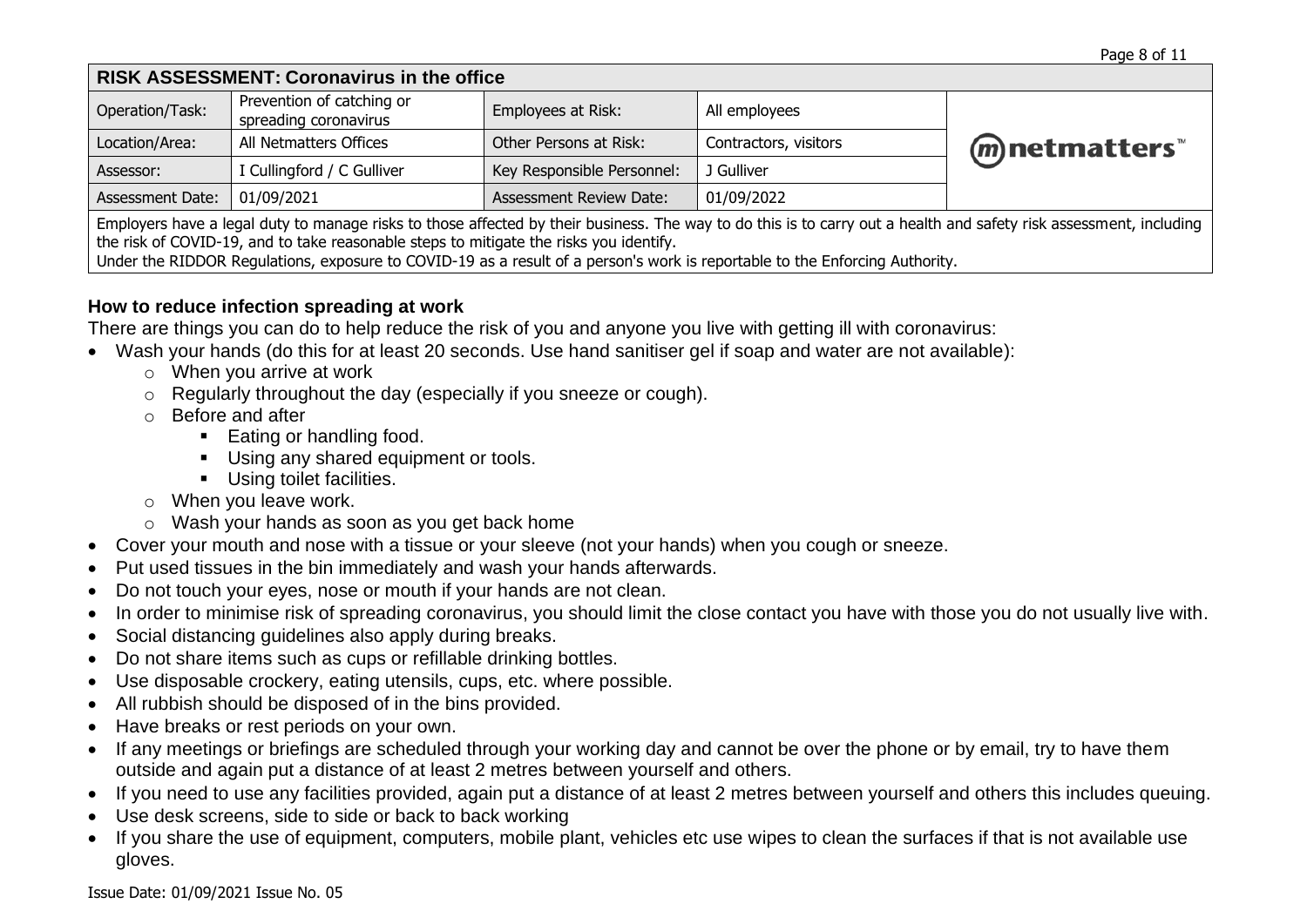| <b>RISK ASSESSMENT: Coronavirus in the office</b>                                                                                                                                                                                                            |                                                    |                                |                       |             |
|--------------------------------------------------------------------------------------------------------------------------------------------------------------------------------------------------------------------------------------------------------------|----------------------------------------------------|--------------------------------|-----------------------|-------------|
| Operation/Task:                                                                                                                                                                                                                                              | Prevention of catching or<br>spreading coronavirus | Employees at Risk:             | All employees         |             |
| Location/Area:                                                                                                                                                                                                                                               | All Netmatters Offices                             | Other Persons at Risk:         | Contractors, visitors | mnetmatters |
| Assessor:                                                                                                                                                                                                                                                    | I Cullingford / C Gulliver                         | Key Responsible Personnel:     | J Gulliver            |             |
| <b>Assessment Date:</b>                                                                                                                                                                                                                                      | 01/09/2021                                         | <b>Assessment Review Date:</b> | 01/09/2022            |             |
| Employers have a legal duty to manage risks to those affected by their business. The way to do this is to carry out a health and safety risk assessment, including<br>the risk of COVID-19, and to take reasonable steps to mitigate the risks you identify. |                                                    |                                |                       |             |

Under the RIDDOR Regulations, exposure to COVID-19 as a result of a person's work is reportable to the Enforcing Authority.

#### **Close working**

*Note: Close working should only be carried out under specific activity risk assessment. Before you start, consider whether there is any other way you can complete the activity in order to avoid close working and, if you have another solution, talk to your supervisor.*  The following points should be reinforced, in addition to activity specific control measures.

- FFP3 masks and disposable workwear, gloves & safety glasses must be worn when working closer than 2m with colleagues unless the task requires better or more robust PPE for the task at hand.
- When removing masks, disposable workwear, gloves and safety glasses hands will be washed immediately after removal obeying the 2m distancing rules.
- Paper masks (1 hour duration) & disposable workwear will be disposed of immediately.
- Plastic RPE & safety glasses will be disinfected immediately after removal.
- Hands will be washed immediately after disinfectant operations

# **Cleaning**

If you are involved with the additional cleaning being carried out on site, it should focus on the following areas.:

- Access and egress points and gate handles.
- Taps and washing facilities.
- Toilet flush and seats.
- Door handles and push plates.
- Handrails on staircases and corridors.
- Lift controls.
- Food preparation and eating surfaces.
- Seats, seating areas and changing / drying room surfaces.
- Telephone equipment, keyboards, photocopiers and other office equipment.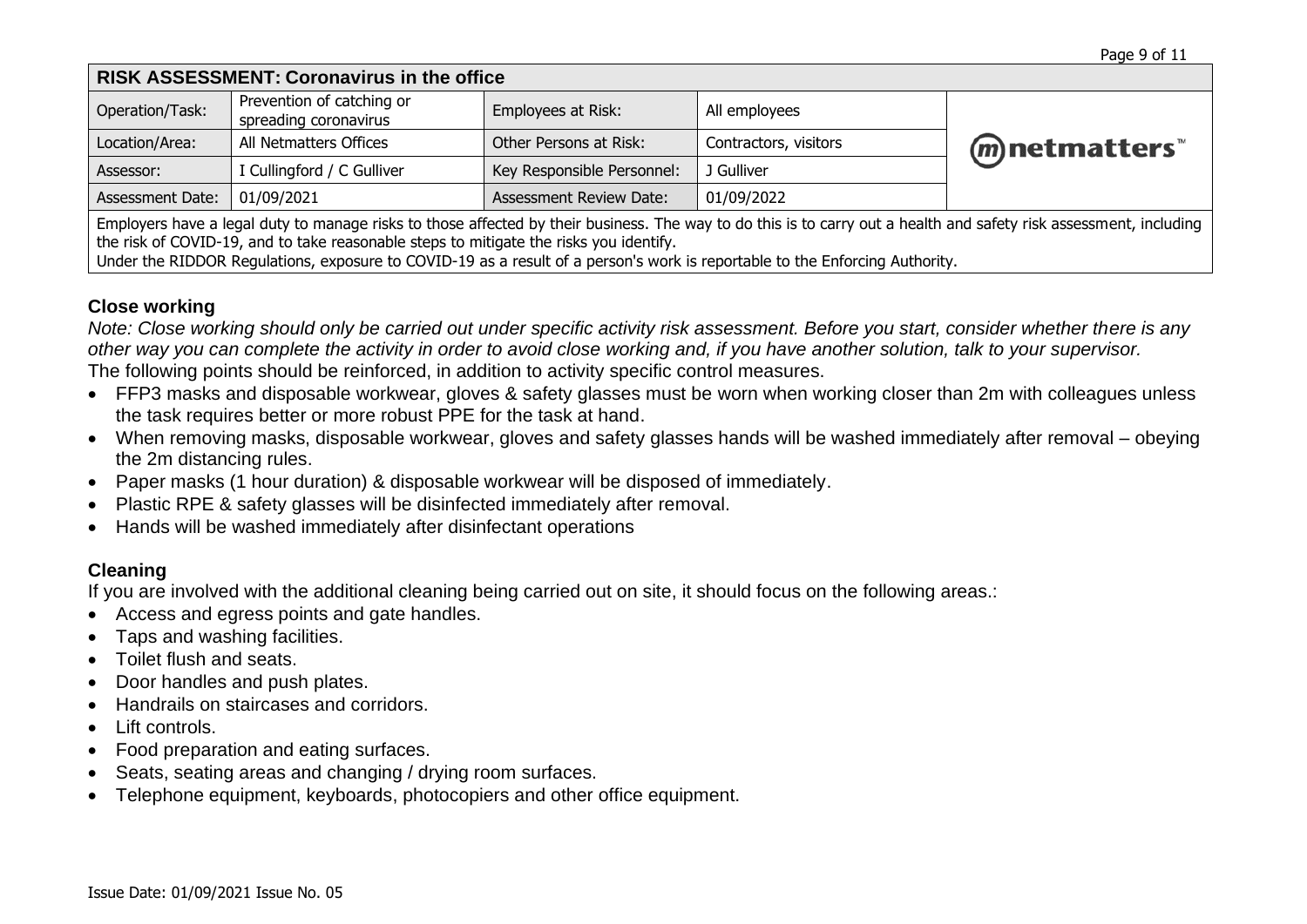| <b>RISK ASSESSMENT: Coronavirus in the office</b>                                                                                                                                                                                                            |                                                    |                                |                       |                 |  |
|--------------------------------------------------------------------------------------------------------------------------------------------------------------------------------------------------------------------------------------------------------------|----------------------------------------------------|--------------------------------|-----------------------|-----------------|--|
| Operation/Task:                                                                                                                                                                                                                                              | Prevention of catching or<br>spreading coronavirus | Employees at Risk:             | All employees         |                 |  |
| Location/Area:                                                                                                                                                                                                                                               | All Netmatters Offices                             | Other Persons at Risk:         | Contractors, visitors | (m) netmatters" |  |
| Assessor:                                                                                                                                                                                                                                                    | I Cullingford / C Gulliver                         | Key Responsible Personnel:     | J Gulliver            |                 |  |
| Assessment Date:                                                                                                                                                                                                                                             | 01/09/2021                                         | <b>Assessment Review Date:</b> | 01/09/2022            |                 |  |
| Employers have a legal duty to manage risks to those affected by their business. The way to do this is to carry out a health and safety risk assessment, including<br>the risk of COVID-19, and to take reasonable steps to mitigate the risks you identify. |                                                    |                                |                       |                 |  |

Under the RIDDOR Regulations, exposure to COVID-19 as a result of a person's work is reportable to the Enforcing Authority.

# **What to do if you think you are ill**

- If you become ill, develop a high temperature, a new continuous cough or a loss of, or change in, your normal sense of taste or smell while at work, you should:
	- o Report this to your manager.
	- o Avoid touching anything.
	- o Cough or sneeze into a tissue and put it in a bin or, if you do not have tissues, cough and sneeze into the crook of your elbow.
	- o Return home immediately. Both you, and the people you live with must self-isolate for 10 days. People fully vaccinated or under 18 will not need to self-isolate after close contact with someone who has COVID-19.
	- o You must get a COVID-19 PCR test.
- You must then follow the guidance on self-isolation and not return to work until you have received a negative test result or, in the event of a positive test result, your period of self-isolation has been completed.
- Do not leave home to travel to work if you have any of the symptoms.

# **Self-isolation**

- You should self-isolate for at least 10 days if:
	- o You have any [symptoms of coronavirus](https://www.nhs.uk/conditions/coronavirus-covid-19/symptoms/) (a high temperature, a new, continuous cough or a loss or change to your sense of smell or taste).
	- o You've tested positive for coronavirus.
	- o You live with someone who has symptoms or has tested positive.
	- o You are told by NHS test and Trace that you've been in contact with a person with Coronavirus.
- People fully vaccinated or under 18 do not need to self-isolate after close contact with someone who has Covid, but you must still take a PCR test and self-isolate if it's positive, or if you have symptoms.

Other ways of getting coronavirus information: https://www.nhs.uk/conditions/coronavirus-covid-19/